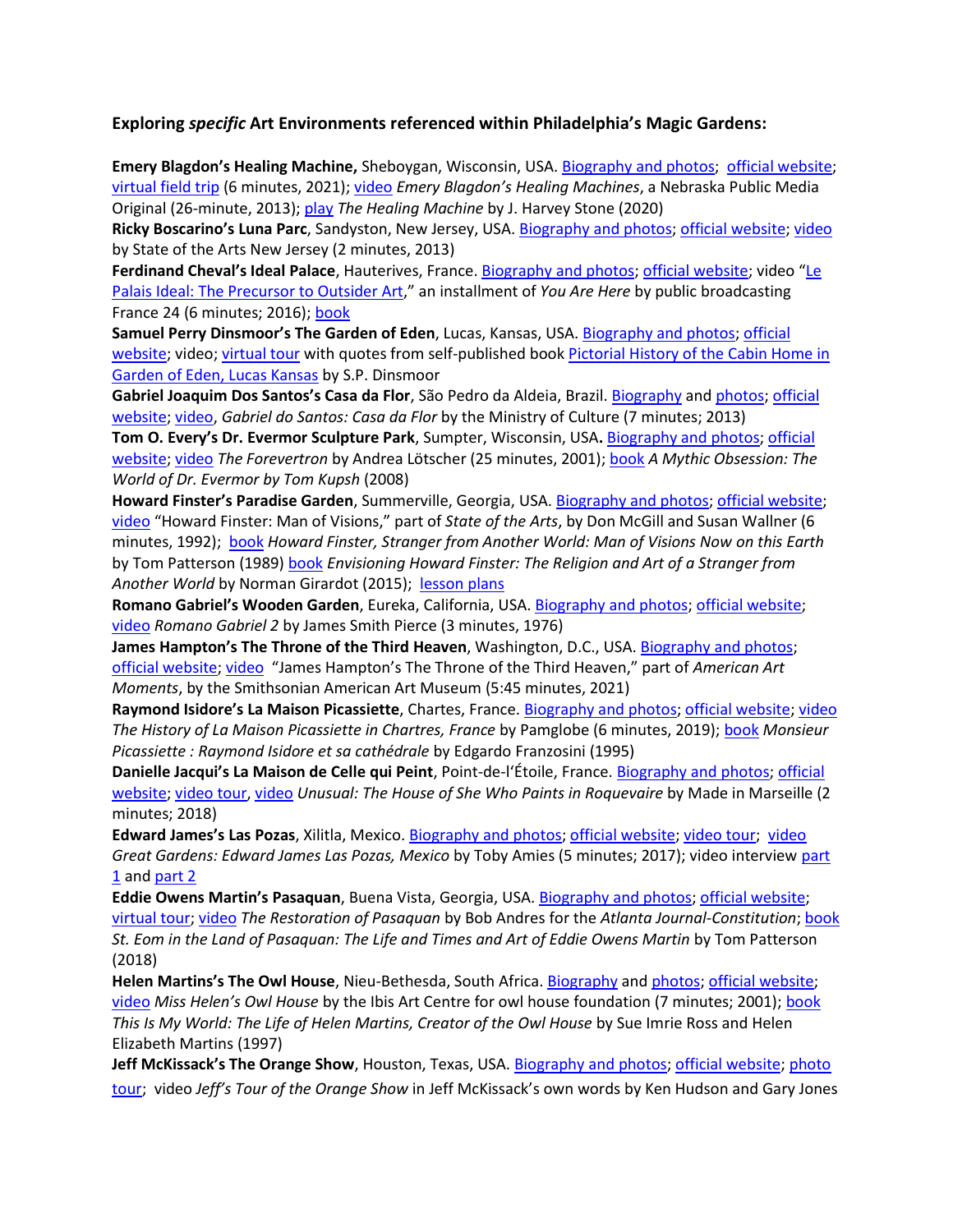[Part 1](https://www.youtube.com/watch?v=mDZRlI1dyfk&t=5s) (4 minutes; 1987) [Part 2](https://www.youtube.com/watch?v=T4cI1O0rmTI) (4 minutes; 1987[\) Part 3](https://www.youtube.com/watch?v=UCsAzUjzitQ) (4 minutes; 1987) [Part 4](https://www.youtube.com/watch?v=eesMSiWQVjI) (4 minutes; 1987) [Part 5](https://www.youtube.com/watch?v=hrokmMyOgdc) (4 minutes; 1987); [book](https://www.google.com/books/edition/Painting_the_Town_Orange/uAR3CQAAQBAJ?hl=en&gbpv=0) *Painting the Town Orange: Stories Behind Houston's Visionary Art Environments* by Pete Gershon (2014)

**Henry Chapman Mercer's Fonthill Castle**, Doylestown, Pennsylvania, USA. [Biography](https://en.wikipedia.org/wiki/Henry_Chapman_Mercer) and [photos;](https://www.mercermuseum.org/visit/fonthill-castle/gallery/fonthill-castle-photos/) [official](https://www.mercermuseum.org/about/fonthill-castle/)  [website;](https://www.mercermuseum.org/about/fonthill-castle/) [video](https://www.mercermuseum.org/visit/fonthill-castle/gallery/fonthill-castle-videos/) *Fonthill Castle at 100* by Bob Krist (3 minutes; 2010); [book](https://www.google.com/books/edition/Fonthill_the_Home_of_Henry_Chapman_Merce/gnANAAAACAAJ?hl=en) *Fonthill, the Home of Henry Chapman Mercer: An American Architectural Treasure* by Thomas G. Poos (2000)[; book](https://www.google.com/books/edition/Henry_Chapman_Mercer_and_the_Moravian_Po/5k4PAAAACAAJ?hl=en) Henry Chapman Mercer and the Moravian Pottery and Tile Works by Cleota Reed (1996)

**Mary Nohl's House**, Fox Point, Wisconsin, USA. [Biography and photos;](http://spacesarchives.org/explore/search-the-online-collection/mary-nohl/) [official website;](https://www.jmkac.org/artist/mary-nohl/) [video](https://www.youtube.com/watch?v=I27xTxufaFQ&t=5s) *Mary Nohl: A Life's Work* by Kohler Foundation Inc.(13 minutes; 2001)

**Tressa Prisbrey's Bottle Village**, Simi Valley, California, USA[. Biography and photos](http://spacesarchives.org/explore/search-the-online-collection/grandma-prisbreys-bottle-village/) [; official website;](http://www.bottlevillage.com/) [video](https://www.youtube.com/watch?v=vEZTXwAvres) *Grandma's Bottle Village: The Art of Tressa Prisbrey* by Allie Light and Irving Saraf (28 minutes; 1982)

**Simon Rodia's Watts Towers**, Los Angeles, California, USA. [Biography and photos;](http://spacesarchives.org/explore/search-the-online-collection/watts-towers/) [official website;](https://www.wattstowers.org/) [video](https://www.youtube.com/watch?v=9L3hlXe3-Uc) *The Towers Documentary* by William Hale (13 minutes; 1957, remastered 2010); [book](https://www.google.com/books/edition/Sabato_Rodia_s_Towers_in_Watts/EAY1EAAAQBAJ?hl=en&gbpv=0&bsq=Romano%20Gabriel%E2%80%99s%20Wooden%20Garden) Sabato Rodia's Towers in Watts: Art, Migrations, Development by Luisa Del Giudice (2014)

**Nek Chand Saini's Rock Garden**, Chandigarh, India[. Biography and photos;](https://www.jmkac.org/artist/chand-nek/) [official website;](https://nekchand.com/) [video](https://www.youtube.com/watch?v=X-cCr2H1I30) *The Rock Garden of Chandigarh* by the Chandigarh Administration (21 minutes, 2018)

**Niki de Saint Phalle's Tarot Garden**, Capalbio, Tuscany, Italy[. Biography and photos;](http://spacesarchives.org/explore/search-the-online-collection/niki-de-saint-phalle-il-giardina-dei-tarocchi-the-tarot-garden/) [official website;](http://ilgiardinodeitarocchi.it/en/) [lesson plans;](http://nikidesaintphalle.org/education-programs/online-lesson-plans/) [video](http://ilgiardinodeitarocchi.it/en/about/video-clips/) "Il Giardino dei Tarocchi" for *Marco Polo Travel Diaries* (4 minutes; 2020); [book](https://www.google.com/books/edition/The_Tarot_Garden/3hlQAQAAIAAJ?hl=en&gbpv=0) *The Tarot Garden* by Niki de Saint Phalle (1997)

**Clarence Schmidt's House of Mirrors**, Woodstock, New York, USA. [Biography](https://en.wikipedia.org/wiki/Clarence_Schmidt) and [photos;](http://spacesarchives.org/explore/search-the-online-collection/journeys-end-house-of-mirrors-mark-11-silver-forest/) [video](https://vimeo.com/166277143) by Beryl Sokoloff (14 minutes, 1963)

**Vollis Simpson's Whirligig Park**, Wilson, North Carolina, USA. [Biography and photos;](http://spacesarchives.org/explore/search-the-online-collection/whirligig-park/) [official website;](https://www.wilsonwhirligigpark.org/) [video](https://www.youtube.com/watch?v=q_pwO3W4xu0) segment for *North Carolina Weekend* (4 minutes; 2017)

**Fred Smith's Wisconsin Concrete Park**, Phillips, Wisconsin, USA[. Biography and photos;](https://www.jmkac.org/artist/smith-fred/) [official website;](http://www.wisconsinconcretepark.org/) [video](https://www.youtube.com/watch?v=O5EAkgjThk0) guided tour by John Michael Kohler Arts Center (17 minutes; 2011); [book](https://www.google.com/books/edition/The_Art_of_Fred_Smith/yhNGHQAACAAJ?hl=en) *The Art of Fred Smith: The Wisconsin Concrete Park: A Brief History and Self-guided Tour* by Lisa Stone and Jim Zanzi (1997) **Robert Tatin's La Maison de Champs**, Cossé-le-Vivien, France. [Biography and photos;](http://spacesarchives.org/explore/search-the-online-collection/la-maison-des-champs-the-country-house/) [official website;](https://www.musee-robert-tatin.fr/) [video](https://www.youtube.com/watch?v=R290z4Ik41k) segment for France 3 (2 minutes; 2017)

**Kea Tawana's Ark**, Newark, New Jersey, USA. [Biography and photos;](http://www.spacesarchives.org/explore/search-the-online-collection/keas-ark/) [video](https://pckmedia.com/keas-ark/) *Kea's Ark* by Susan Wallner (26 minutes; 2021)

**Robert Vasseur's La Maison à Vaisselle Cassée**, Louviers, France. [Biography and photos;](http://spacesarchives.org/explore/search-the-online-collection/robert-vasseur-la-maison-de-vaiselle-casse-the-broken-crockery-house/) [video](https://www.youtube.com/watch?v=fE7ezYTEUrw) *Voyage en Normandie* by Raymond Matabosch (6 minutes; 2009); [book](https://www.google.com/books/edition/Robert_Vasseur/tFTvAQAACAAJ?hl=en) *Robert Vasseur: La maison aux papillons*  by Claude and Clovis Prévost (1996)

**Bruno Weber's Park**, Dietikon, Switzerland[. Biography and photos;](http://spacesarchives.org/explore/search-the-online-collection/bruno-weber-bruno-weber-park/) [official website;](https://weberpark.ch/en/bruno-weber-park-en/) [video](https://www.youtube.com/watch?v=mh6LlorDElM) *The Monumental Works of Bruno Weber* by SWI (3 minutes; 2008); book *[Bruno Weber: The Power of](https://maria-anna-und-bruno-weber.ch/buch/die-kraft-der-phantasie-ein-lebenswerk.html)  [Imagination - A Life's Work](https://maria-anna-und-bruno-weber.ch/buch/die-kraft-der-phantasie-ein-lebenswerk.html)* edited by Stefan Howald

**Father Mathias Wernerus's Holy Ghost Park**, Dickeyville, Wisconsin, USA. [Biography and photos;](http://spacesarchives.org/explore/search-the-online-collection/dickeyville-grotto-and-holy-ghost-park/) [official](https://www.dickeyvillegrotto.com/)  [website;](https://www.dickeyvillegrotto.com/) [video](https://www.youtube.com/watch?v=CpDBcrUX6Wg) "Dickeyville Grotto" by Wandering Wisconsin (6 minutes; 2011); [book](https://www.google.com/books/edition/The_Dickeyville_Grotto/Z8LYAAAAMAAJ?hl=en&gbpv=0) The Dickeyville *Grotto: The Vision of Father Mathias Wernerus* by Susan A. Niles (1997)